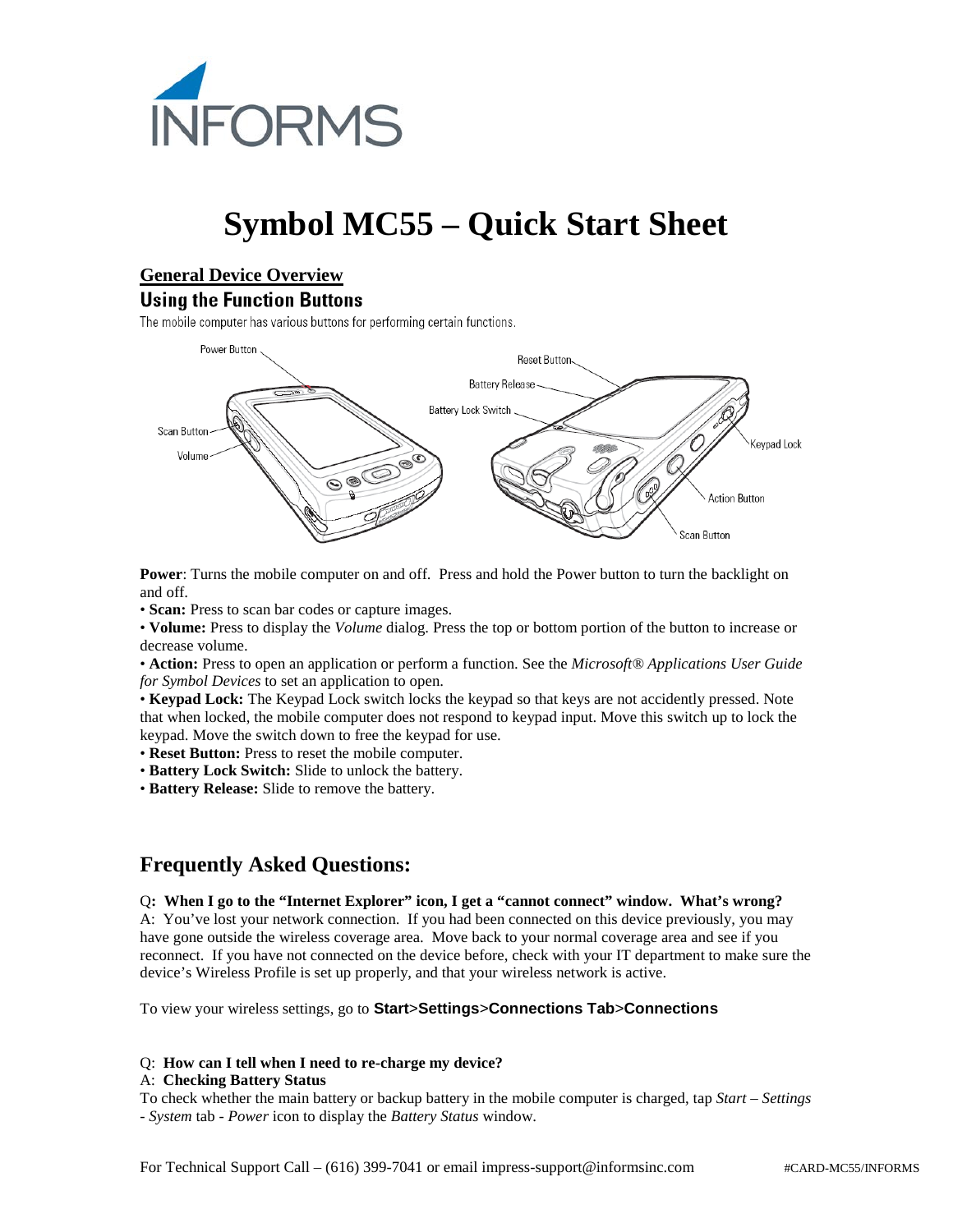

#### Q: **What do I do if my device is frozen? It won't respond, and seems to be locked up.** A: **Resetting the Mobile Computer**

#### *Performing a Soft Reset*

A soft reset restarts the mobile computer and saves all stored records and entries.

To perform a soft reset, press the reset button on the back of the mobile computer with the stylus.



Q: **My device is on, but the backlight isn't. How can I turn it on?**

# Configuring Scanner/Imager

- 1. Verify that ScanWedge.exe or Datawedge.exe is running on the device. Go to the **Today** screen and make sure you see the **scanner icon** on the bottom right corner of the screen. If it is not running you will need to launch it before you proceed.
- 2. Click on the **ScanWedge/Datawedgeicon** from the Today screen. Click **Config -> Setup**. Check the checkbox that says "**Allow escapes in prefix/suffix**". In the in the input field under "**Suffix to send after bar code**" type \x0D (for an "ENTER" postabmle). Click **OK**.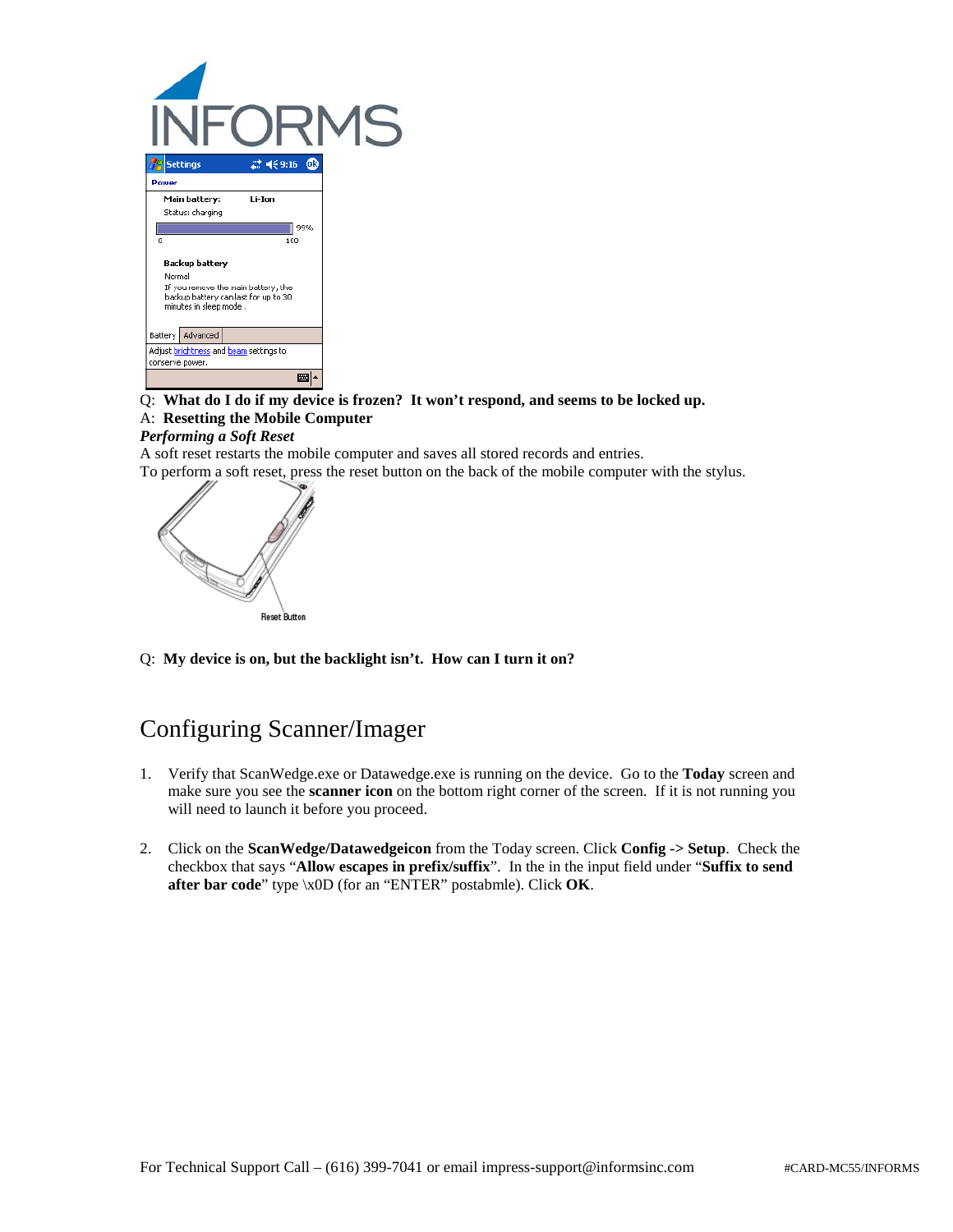

## Configuring Your Wireless Network **Wireless Ethernet**

To configure the device for a wireless Ethernet connection.

1. Tap *Start - Settings* - *Connections* tab - *Wireless Ethernet* icon. The *Configure Network Adapters* 

window appears.

| . .                                          |               |
|----------------------------------------------|---------------|
| <b>Settings</b>                              | $27 - 669.58$ |
| <b>Configure Network Adapters</b>            |               |
| My network card connects to:                 |               |
| Work                                         |               |
| Tap an edapter to modify settings:           |               |
| 802 11h Wreless LAN<br>L2TP NDISWAN Miniport |               |
| AsyncMac NDISWAN Miniport                    |               |
| PPTP NDJSWAN Miniport                        |               |
|                                              |               |
|                                              |               |
|                                              |               |
|                                              |               |
|                                              |               |
|                                              |               |
|                                              |               |

2. In the *My network card connects to:* drop-down list, select the appropriate connection.

3. In the *Tap an adapter to modify settings:* list, select the adapter to modify. The *IP address* window



4. In the *IP address* window, select the appropriate radio button:

- to *Use a server-assigned IP address --* or
- to *Use a specific IP address*. Enter the IP address, Subnet mask, and Default gateway, as needed. 5. Tap the *Name Servers* tab.



6. Enter the appropriate DNS, Alt DNS, WINS, and Alt WINS server addresses.

#### 7. Tap **ok**.